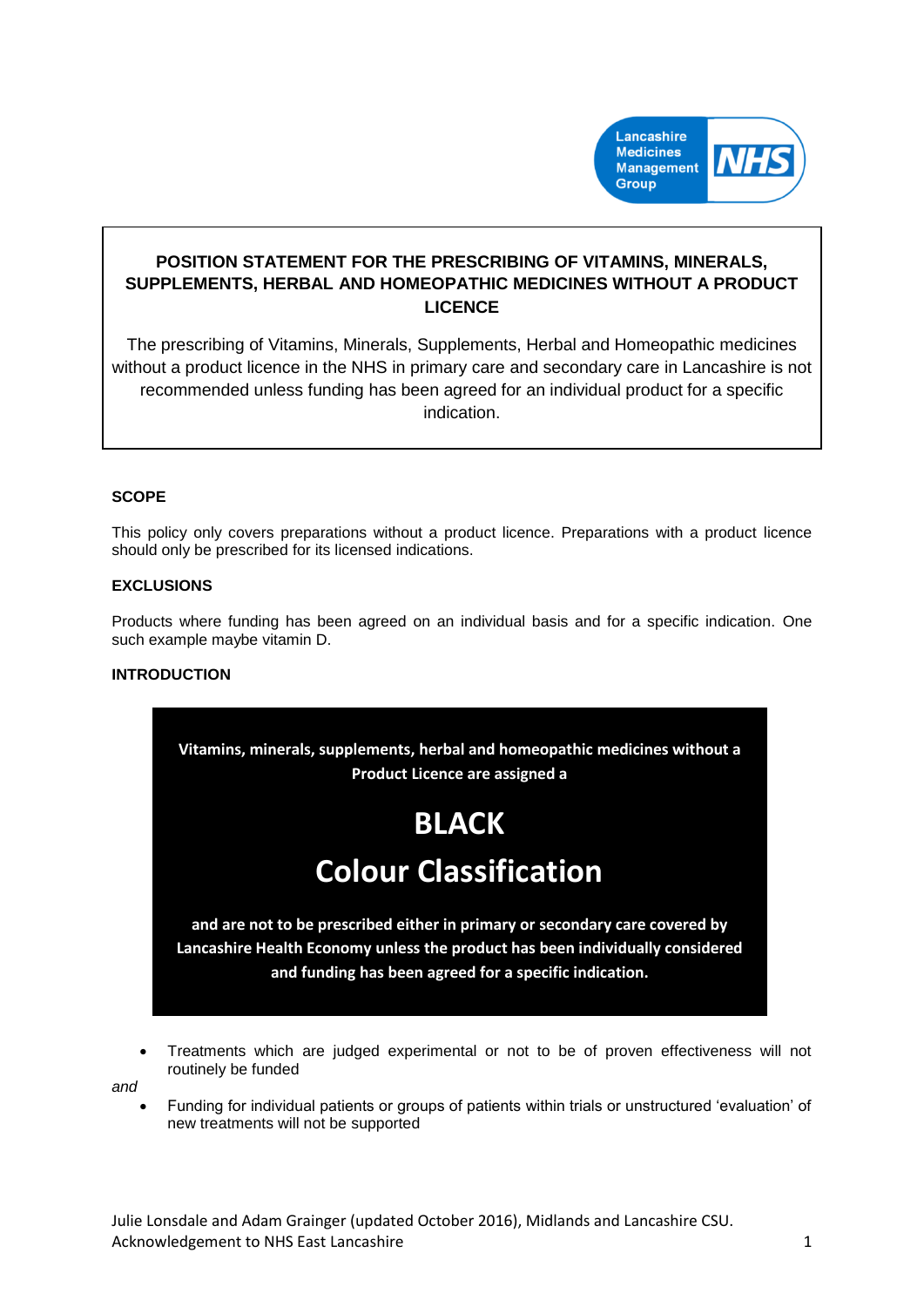# **KEY PRINCIPLES SUPPORTING THIS STATEMENT**

- Commissioning organisations have legal responsibility for NHS healthcare budgets and their primary duty is to stay within the budget allocated to them.
- Commissioners have a responsibility to make rational decisions in determining the way in which they allocate resources and to act fairly between patients.
- Interventions of proven effectiveness should be prioritised above funding research and evaluation.
- The NHS should only invest in treatments which are of proven effectiveness unless it does so in the context of well designed, sufficiently powered and properly conducted clinical trials.
- Because the capacity to meet the needs for R&D and service evaluation is insufficient, research has to be prioritised and therefore not all treatments can be investigated.

### **EXPERIMENTAL AND UNPROVEN TREATMENTS**

Experimental and unproven treatments are medical treatments or proposed treatments where there is no established body of evidence to show that the treatments are clinically effective. They may include the following:

- The treatment is still undergoing clinical trials for the indication in question
- The evidence is not available for public scrutiny
- The treatment does not have approval from the relevant government body
- The treatment does not conform to an established clinical practice in the view of the majority of medical practitioners in the relevant field.
- The treatment is being used in a way other than that previously studied or for which it has been granted approval by the relevant government body.
- The treatment is rarely used, novel, or unknown and there is a lack of evidence of safety and efficacy.
- There is some evidence to support a case for clinical effectiveness but the overall quantity and quality of that evidence is such that the decision maker does not have confidence in the evidence base and/or there is too great a measure of uncertainty over whether the claims made for a treatment can be justified.

#### Definitions:

*Effectiveness* means the degree to which objectives which have been identified in advance are achieved.

C*linical effectiveness* is a measure of the extent to which a treatment achieves the pre-defined clinical outcomes in a target patient population.

A treatment is *efficacious* if it has been shown to have a beneficial effect in a carefully controlled and optimal environment. It not always possible to have confidence that data from clinical trials will translate in clinical practice into the anticipated or any meaningful health gain for the target patient population of interest. This is the difference between disease orientated outcomes and patient orientated outcomes. For example a treatment might have demonstrated a change in some physiological factor which is used as a proxy measure for increased life expectancy but this relationship might not be borne out in reality.

#### **UNLICENSED OR REGISTERED VITAMINS, MINERALS AND SUPPLEMENTS**

### **Prescribers should NOT prescribe vitamins, minerals and supplements without a Product Licence. They are considered to be low priority treatments and should not be prescribed, or recommended by clinicians.**

NHS prescribing of food supplements including various vitamins and minerals (herbal medicines are often included) without a product licence (i.e. a product licensed for a particular indication) is not routinely recommended. Products that do not have a product licence have not undergone the strict criteria laid down by the regulatory authorities to confirm the safety, quality and efficacy of these products. They are often not manufactured to the same high pharmaceutical standards used for licensed medicines to ensure consistency in formulation and potency.